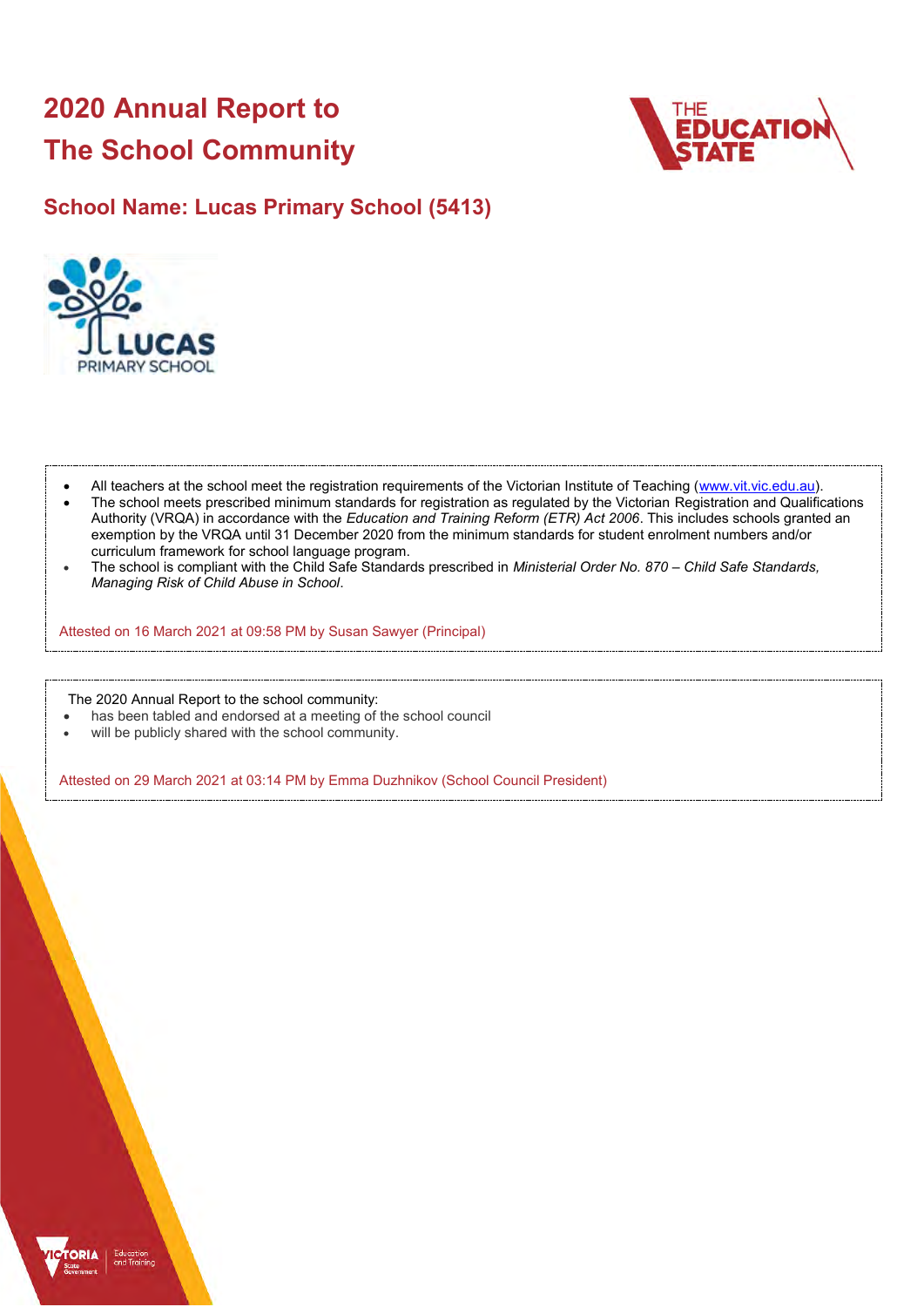

# How to read the Annual Report

# What has changed for the 2020 Annual Report?

#### **Improved appearance**

The appearance of the Performance Summary has been updated to more clearly represent information and to assist interpretation and comparison of individual school's data with state averages and similar school groups.

#### **School performance data**

The Victorian community's experience of COVID-19, including remote and flexible learning, had a significant impact on normal school operations. This impacted the conduct of assessments and surveys. Readers should be aware of this when interpreting the Performance Summary.

For example, in 2020 school-based surveys ran under changed circumstances, and NAPLAN was not conducted. Absence and attendance data may have been influenced by local processes and procedures adopted in response to remote and flexible learning.

Schools should keep this in mind when using this data for planning and evaluation purposes. Those schools who participated in the Student Attitudes to School survey in 2020 should also refer to the advice provided regarding the consistency of their data.

# What does the *'About Our School'* section refer to?

The About Our School section provides a brief background on the school, an outline of the school's performance over the year and future directions.

The 'School Context' describes the school's vision, values and purpose. Details include the school's geographic location, size and structure, social characteristics, enrolment characteristics and special programs.

The 'Framework for Improving Student Outcomes (FISO)' section includes the improvement initiatives the school has selected and the progress they have made towards achieving them.

# What does the *'Performance Summary'* section of this report refer to?

The Performance Summary includes the following:

### **School Profile**

- student enrolment information
- the school's 'Student Family Occupation and Education' category
- a summary of parent responses in the Parent Opinion Survey, shown against the statewide average for Primary schools
- school staff responses in the area of School Climate in the School Staff Survey, shown against the statewide average for Primary schools

#### **Achievement**

- English and Mathematics for Teacher Judgements against the curriculum
- English and Mathematics for National Literacy and Numeracy tests (NAPLAN). *Note: NAPLAN tests were not conducted in 2020*

## **Engagement**

Student attendance at school

## **Wellbeing**

Student responses to two areas in the Student Attitudes to School Survey:

- Sense of Connectedness
- Management of Bullying

Results are displayed for the latest year and the average of the last four years (where available).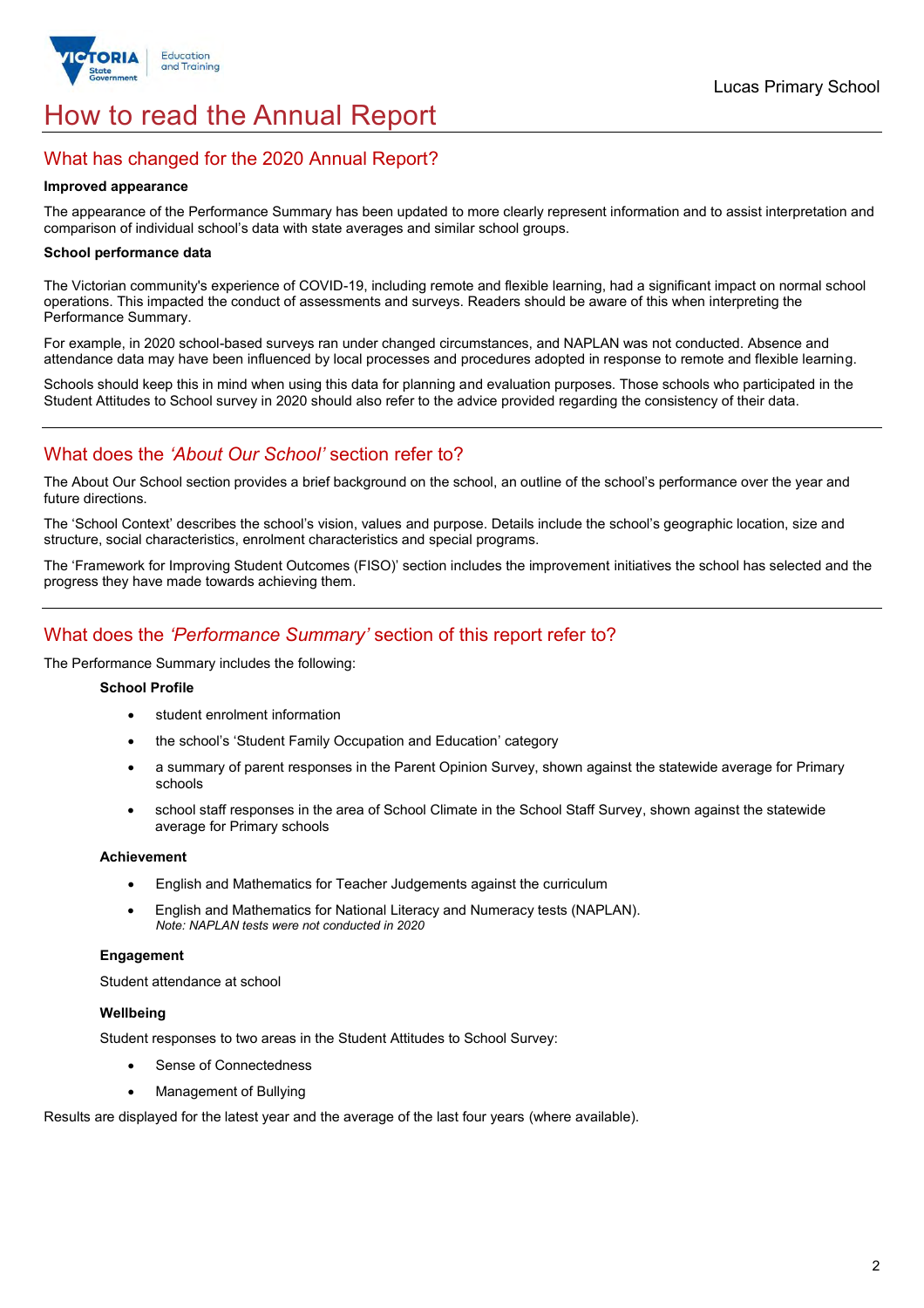

# How to read the Annual Report (continued)

## What do *'Similar Schools'* refer to?

Similar Schools are a group of Victorian government schools with similar characteristics to the school.

This grouping of schools has been created by comparing each school's socio-economic background of students, the number of non-English speaking students and the school's size and location.

# What does *'NDP'* or '*NDA*' mean?

'NDP' refers to no data being published for privacy reasons or where there are insufficient underlying data. For example, very low numbers of participants or characteristics that may lead to identification will result in an 'NDP' label. For the 2020 Student Attitudes to School survey, specifically, the similar school group averages are replaced by 'NDP' where less than 50% of schools in a given similar school group did not participate in the 2020 survey.

'NDA' refers to no data being available. Some schools have no data for particular measures due to low enrolments. There may be no students enrolled in some year levels, so school comparisons are not possible.

Note that new schools only have the latest year of data and no comparative data from previous years. The Department also recognises unique circumstances in Specialist, Select Entry, English Language, Community Schools and schools that changed school type recently, where school-to-school comparisons are not appropriate.

# What is the *'Victorian Curriculum'*?

The Victorian Curriculum F–10 sets out what every student should learn during his or her first eleven years of schooling. The curriculum is the common set of knowledge and skills required by students for life-long learning, social development and active and informed citizenship.

The Victorian Curriculum is assessed through teacher judgements of student achievement based on classroom learning.

The curriculum has been developed to ensure that school subjects and their achievement standards enable continuous learning for all students, including students with disabilities.

The 'Towards Foundation Level Victorian Curriculum' is integrated directly into the curriculum and is referred to as 'Levels A to D'.

'Levels A to D' may be used for students with a disability or students who may have additional learning needs. These levels are not associated with any set age or year level that links chronological age to cognitive progress (i.e. there is no age expected standard of achievement for 'Levels A to D').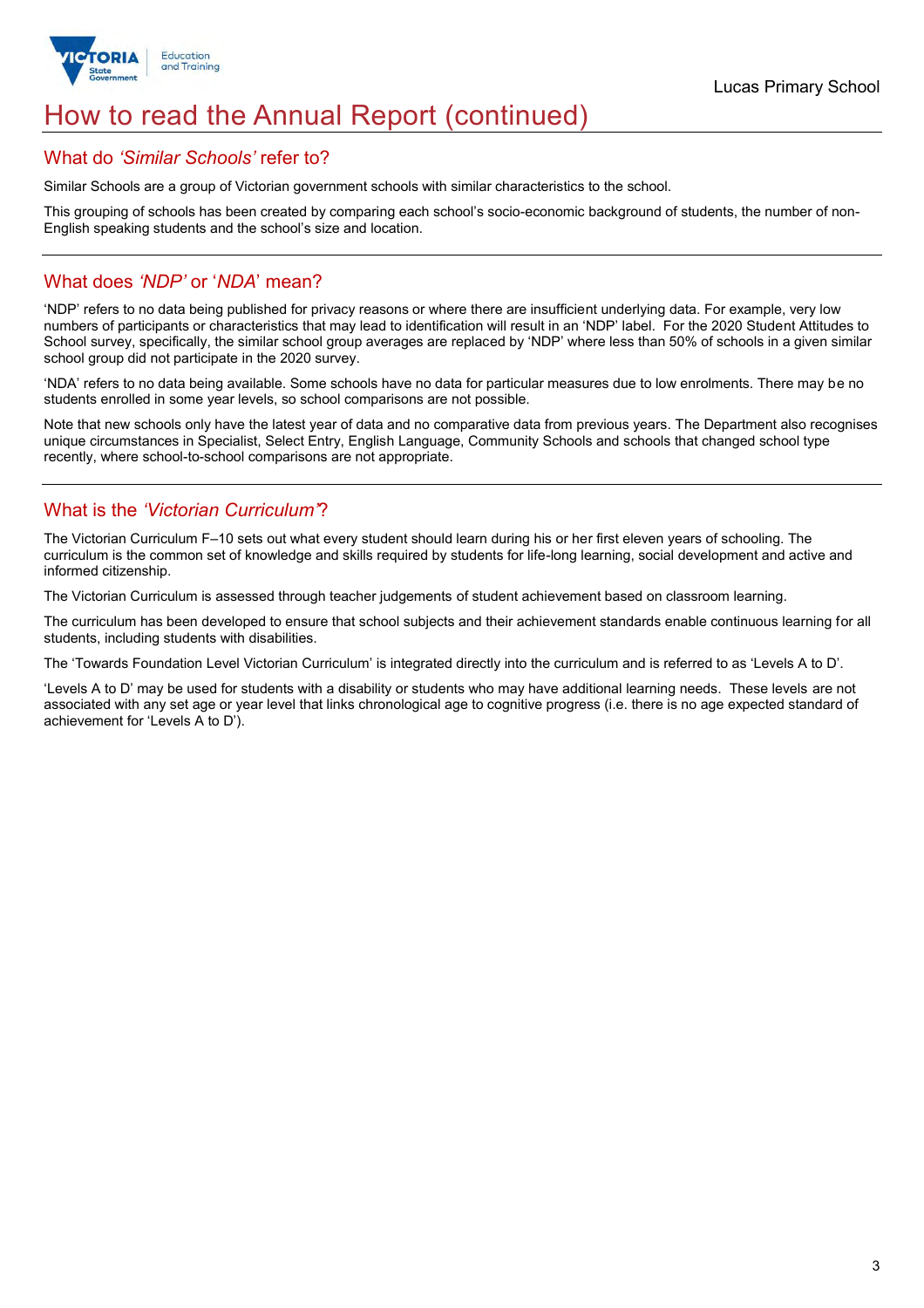

# **About Our School**

## **School context**

Lucas Primary School is a new primary school situated in the suburb of Lucas, west of Ballarat's central business district. The school opened in 2020 with an enrolment of 71 students and four classes (Prep, 1/2, 3/4 and 5/6). There were 7.2 equivalent full time staff including 2 Principal Class, 5 teachers and 2 Education Support Staff. The school has been master planned to allow for a peak enrolment of 475 students in the future. The school features state of the art facilities including two learning community buildings, a Performing Arts and Physical Education facility, a Specialist Pavilion for Visual Arts and STEM and an administration building.

Our vision is to empower all students to achieve their best, promoting high quality learning and teaching and excellence in all areas. We provide an engaging and challenging curriculum that caters for the needs of all learners within a positive, inclusive and supportive learning community. Our aim is for all students to develop the knowledge, skills and attributes to achieve success in learning and life. We value and promote strong home-school partnerships and connections with the wider community. All practices reflect the school's values of respect, responsibility, excellence and growth.

A comprehensive curriculum is offered throughout the school based on the Victorian Curriculum with a strong focus on the core areas of literacy and numeracy. The school's Instructional Model provides the framework for high quality, consistent practice in all classrooms, incorporating evidence based high impact teaching strategies. Clear learning intentions and success criteria are developed for all lessons, with explicit teaching provided at students' point of need. Data is collected and used to provide a differentiated program ensuring challenge and support for all learners. Students in all year levels have reading, writing and numeracy goals they are continually working towards to maximise their learning growth. Feedback and reflection are important elements of all lessons. In 2020, specialist lessons were provided in Visual Arts, Physical Education and Performing Arts.

## **Framework for Improving Student Outcomes (FISO)**

The Framework for Improving Student Outcomes (FISO) has four priority areas - Excellence in teaching and learning, Professional leadership, Positive climate for learning and Community engagement in learning. Throughout 2020 the school implemented a range of practices to enhance these areas, with a focus on 'Excellence in teaching and learning' and the development of high quality, consistent practice across the school.

Although there was a significant period of remote learning, the school was still able to achieve most aspects of the Annual Implementation Plan (AIP). As part of the achievement goal, a whole school Instructional Model was developed and consistently implemented in all classrooms. Remote learning tasks also included key components of the model including a warm up, hook, learning intention, success criteria, differentiated tasks and explicit teaching through videos and WebEx sessions.

In the area of engagement, the school focused on building school pride, connectedness and positive home-school partnerships. While many whole school events were not able to be held in person due to COVID restrictions, a strong focus was still placed on 'Community engagement in learning'. Regular interactions with students and parents via WebEx during remote learning and some whole school virtual events enabled positive home-school connections to be established and fostered.

As a new school in our first year of operation, we are proud of our achievements in relation to our AIP and the practices we have established so far. We embraced the challenges presented in 2020 with a positive mindset and made the most of opportunities available. In 2021 we are looking forward to our school review and developing our first Strategic Plan.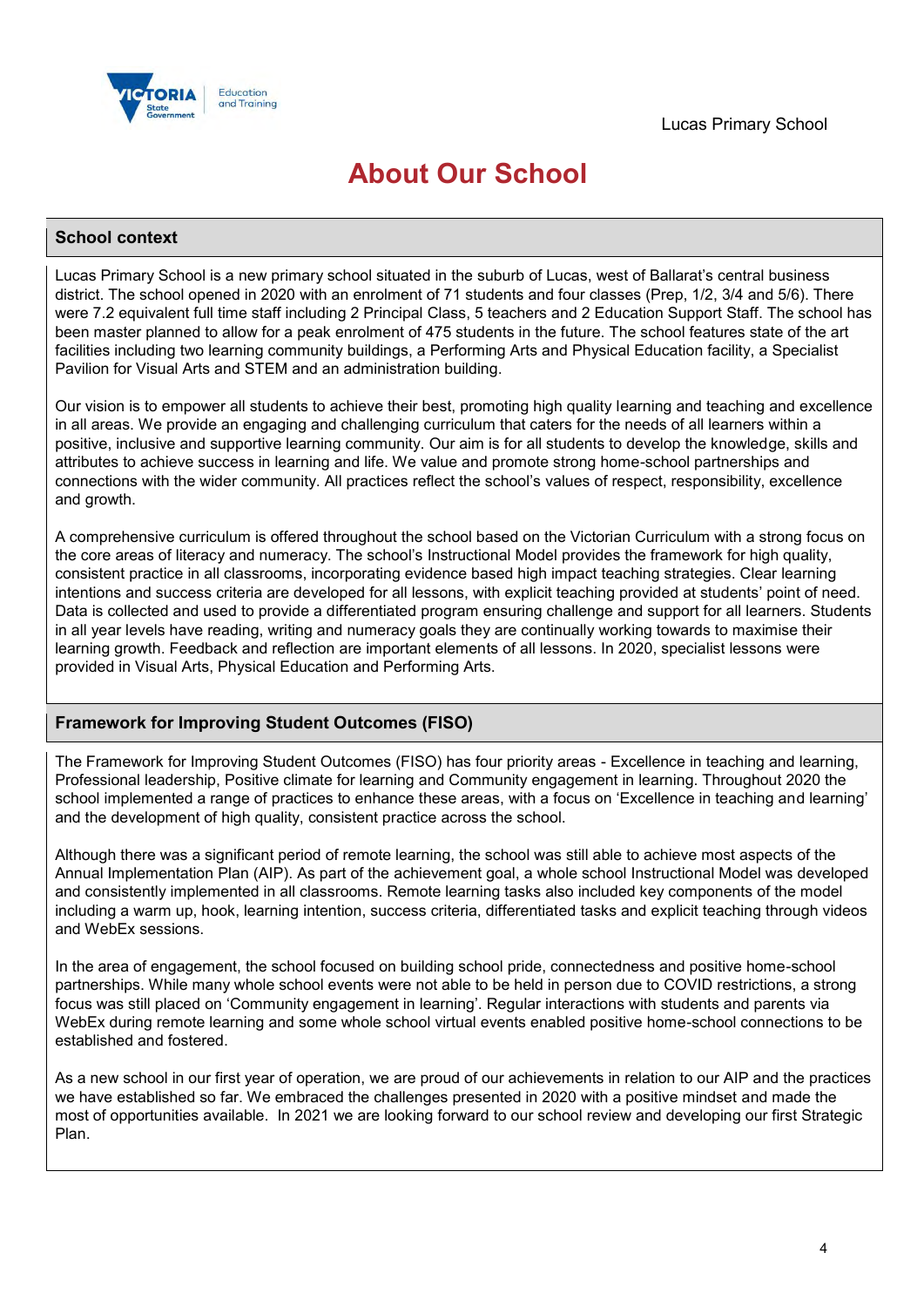



## **Achievement**

In 2020, the school focussed on its AIP goal of maximising the learning growth of all students in Literacy and Numeracy.

A whole school Instructional Model was developed incorporating evidence based high impact teaching strategies. Professional learning focussed on each component of the model to develop common understandings and consistency of practice across the school. A whole school assessment schedule, data base and reading data wall was also established to monitor and track learning growth.

The Fountas and Pinnell 'Systems of Strategic Actions' and Literacy Continuum was used to support the explicit teaching of reading strategies and goal setting as part of the Instructional Model. Fountas and Pinnell assessment data showed positive growth in students' reading skills throughout the year.

In Numeracy, a whole school Scope and Sequence was developed with pre and post test data used to inform teaching. GRIN (Getting Ready In Numeracy) lessons were conducted at all grade levels to further enhance numeracy learning. Essential Assessment and PAT data showed positive growth in student outcomes.

During remote learning, teachers were committed to maintaining the continuity of learning for all students. This was achieved through differentiated learning tasks provided via Compass (Grades Prep to 2) and Google Classroom (Grades 3-6), explicit teaching through videos, WebEx conferences and online class meetings. Overall students engaged well with learning tasks and stayed connected throughout this period. Parents are to be commended for their efforts and support during this challenging time.

## **Engagement**

The school's engagement goal in 2020 was to build school pride, connectedness and positive home-school partnerships.

Being a new school, it was an exciting start to the year with a successful opening, smoking ceremony, welcome assembly and family picnic which were all well attended and supported by the school community.

The school's values of respect, responsibility, excellence and growth are becoming embedded into school practices and have played an important role in shaping the school's culture. The values are prominently displayed in all learning areas, explicitly taught in classrooms and referred to regularly. Documentation showing how to display each value in the classroom and playground has been developed in collaboration with students. The values are also highlighted at assembly, in the newsletter and via the school website.

Due to COVID restrictions, the school was unable to conduct any 'in person' celebrations of learning or open afternoons for parents as planned. To enable the school community to stay connected during remote learning, a virtual disco and online sports colours day was held. Assembly videos showcasing home learning were produced which were highly valued by families. WebEx parent-teacher interviews were also conducted to discuss student progress and achievements.

Results from the 2020 Parent Opinion Survey show the percentage of positive responses in the School Support and School Connectedness variables both above 90% which reflects positively on the work undertaken in this area.

The school has achieved positive student attendance rates with the average number of days absent well below the state average. The importance of student attendance is emphasised regularly with all extended absences followed up promptly and support given to families where attendance is a concern.

## **Wellbeing**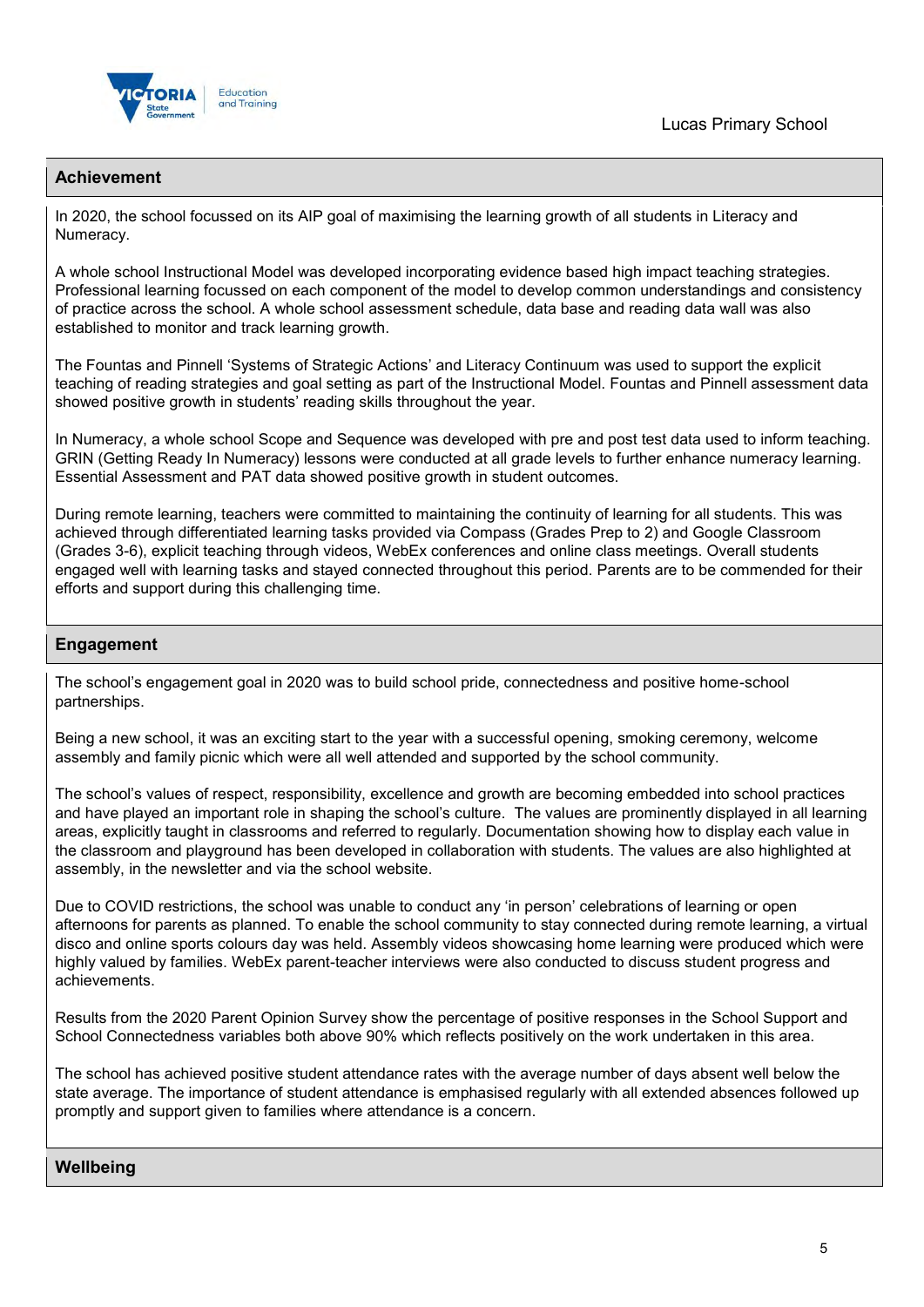

The AIP wellbeing goal in 2020 was to enhance student wellbeing and create a positive climate for learning.

To support this goal, a consistent approach to classroom management was developed with a focus on acknowledging 'ready to learn' behaviours and the school values. A school wide DOJO points system was implemented to promote positive behaviours, where students are awarded points linked to the school values.

The implementation of a buddy program across the school has been successful, promoting positive relationships and connectedness beyond the classroom. Feedback from students shows that 'Buddies' is highly valued.

The school has shown a commitment to introducing the Respectful Relationships program across the school. Staff have undertaken professional learning and a yearly overview has been developed ready for implementation in 2021. Weekly sessions will be conducted in all classrooms focussing on each aspect of the program which will further enhance student wellbeing and the development of a positive climate for learning.

## **Financial performance and position**

Lucas Primary School finished 2020 with an Operating Surplus of \$222617. We received 101.37% of our expected revenue. This included a highly increased Contract Cleaning budget of an additional \$16445 due to extra Covid cleaning requirements and \$5700 for hire of school facilities due to Lucas Kindergarten coming onsite for most of 2020.

We reached 58.35% of our planned expenditure. The budgets were quite fluid throughout 2020 due to the global pandemic and all the changes this brought with it. Expenditure was notably reduced as the school focus was very much online learning and addressing students, staff and community needs.

A hire of school facilities agreement with Australian Futsal was terminated due to Covid restrictions. This will be revisited in 2021.

33 students (25.74% of students) were in receipt of Camps, Sports and Excursion funds. These were not expended due to Covid restrictions and few excursions / incursions occurring.

All funds held by Lucas Primary School as at 31.12.2020 were reported and certified by School Council at the February 2021 meeting, with the Financial Commitment Summary being presented and accepted. Required Financial Attestation was completed by both the Principal and Business Manager, as per department requirements.

> **For more detailed information regarding our school please visit our website at <https://lucasps.vic.edu.au/>**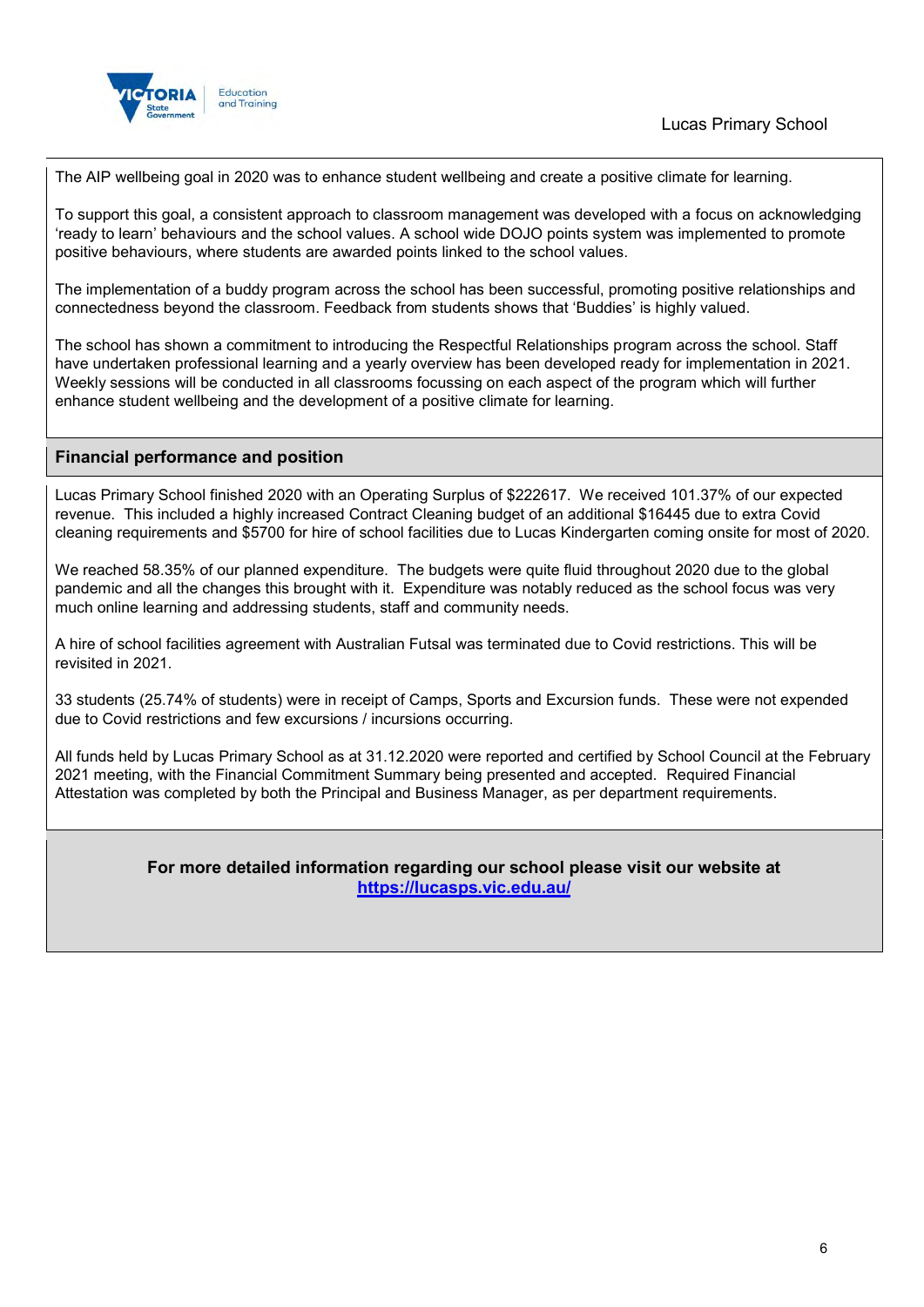

# **Performance Summary**

The Performance Summary for government schools provides an overview of how this school is contributing to the objectives of the Education State and how it compares to other Victorian Government schools.

All schools work in partnership with their school community to improve outcomes for children and young people. Sharing this information with parents and the wider school community helps to support community engagement in student learning, a key priority of the Framework for Improving Student Outcomes.

Refer to the 'How to read the Annual Report' section for help on how to interpret this report.

# SCHOOL PROFILE

#### **Enrolment Profile**

A total of 71 students were enrolled at this school in 2020, 38 female and 33 male.

13 percent of students had English as an additional language and NDP percent were Aboriginal or Torres Strait Islander.

#### **Overall Socio-Economic Profile**

The overall school's socio-economic profile is based on the school's Student Family Occupation and Education index (SFOE) which takes into account parents' occupations and education.

Possible socio-economic band values are: Low, Low-Medium, Medium and High.

This school's socio-economic band value is: NDA

#### **Parent Satisfaction Summary**

The percent endorsement by parents on their school satisfaction level, as reported in the annual Parent Opinion Survey.

Percent endorsement indicates the percent of positive responses (agree or strongly agree) from parents who responded to the survey.



#### **School Staff Survey**

The percent endorsement by staff on School Climate, as reported in the annual School Staff Survey.

Percent endorsement indicates the percent of positive responses (agree or strongly agree) from staff who responded to the survey. Data is suppressed for schools with three or less respondents to the survey for confidentiality reasons.



Percent endorsement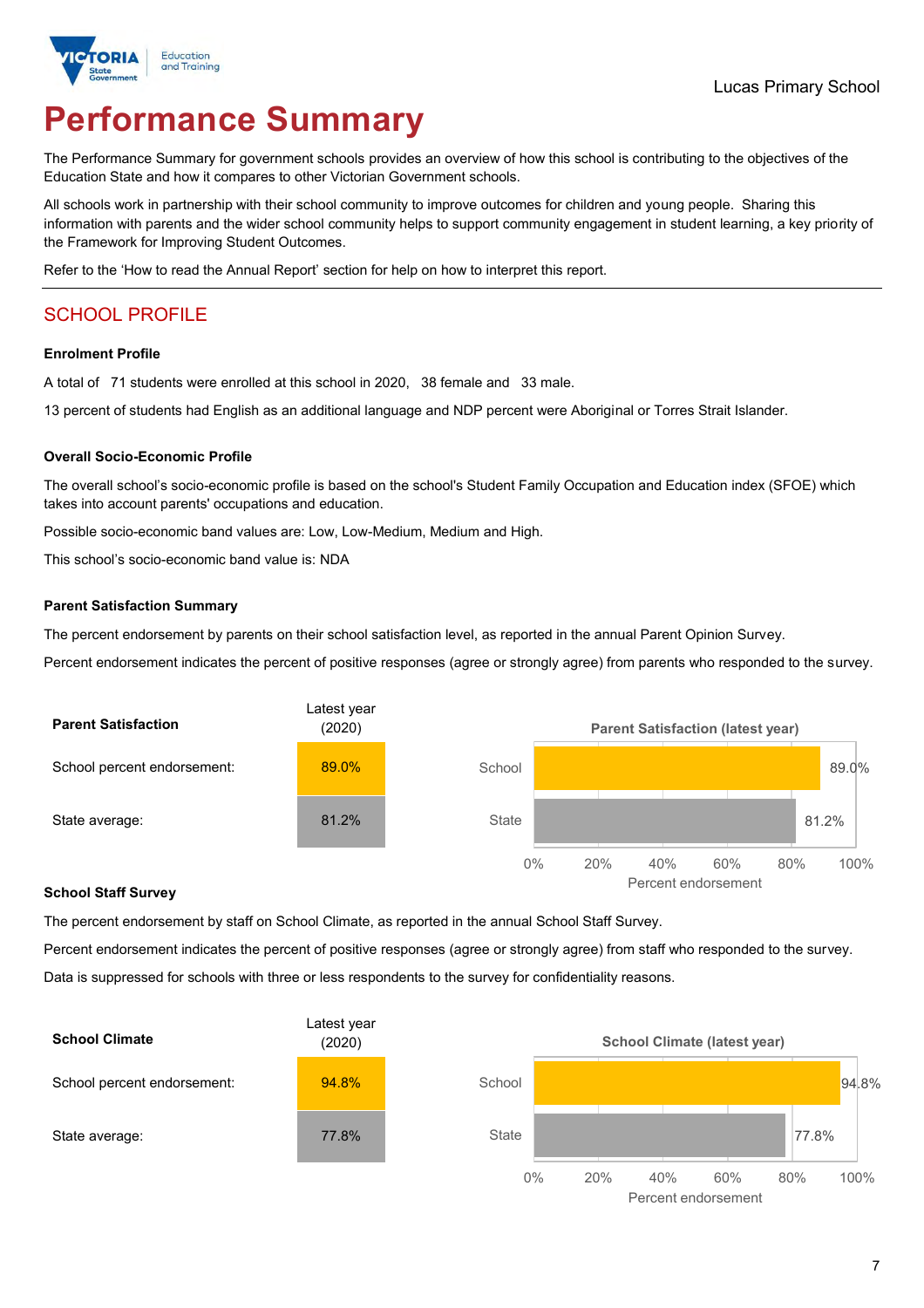

# ACHIEVEMENT

*Key: 'Similar Schools' are a group of Victorian government schools that are like this school, taking into account the school's socioeconomic background of students, the number of non-English speaking students and the size and location of the school.*

### **Teacher Judgement of student achievement**

Percentage of students working at or above age expected standards in English and Mathematics.



### **NAPLAN**

NAPLAN tests were not conducted in 2020.

### **NAPLAN Learning Gain**

NAPLAN learning gain is determined by comparing a student's current year result to the results of all 'similar' Victorian students (i.e. students in all sectors in the same year level who had the same score two years prior).

NAPLAN tests were not conducted in 2020.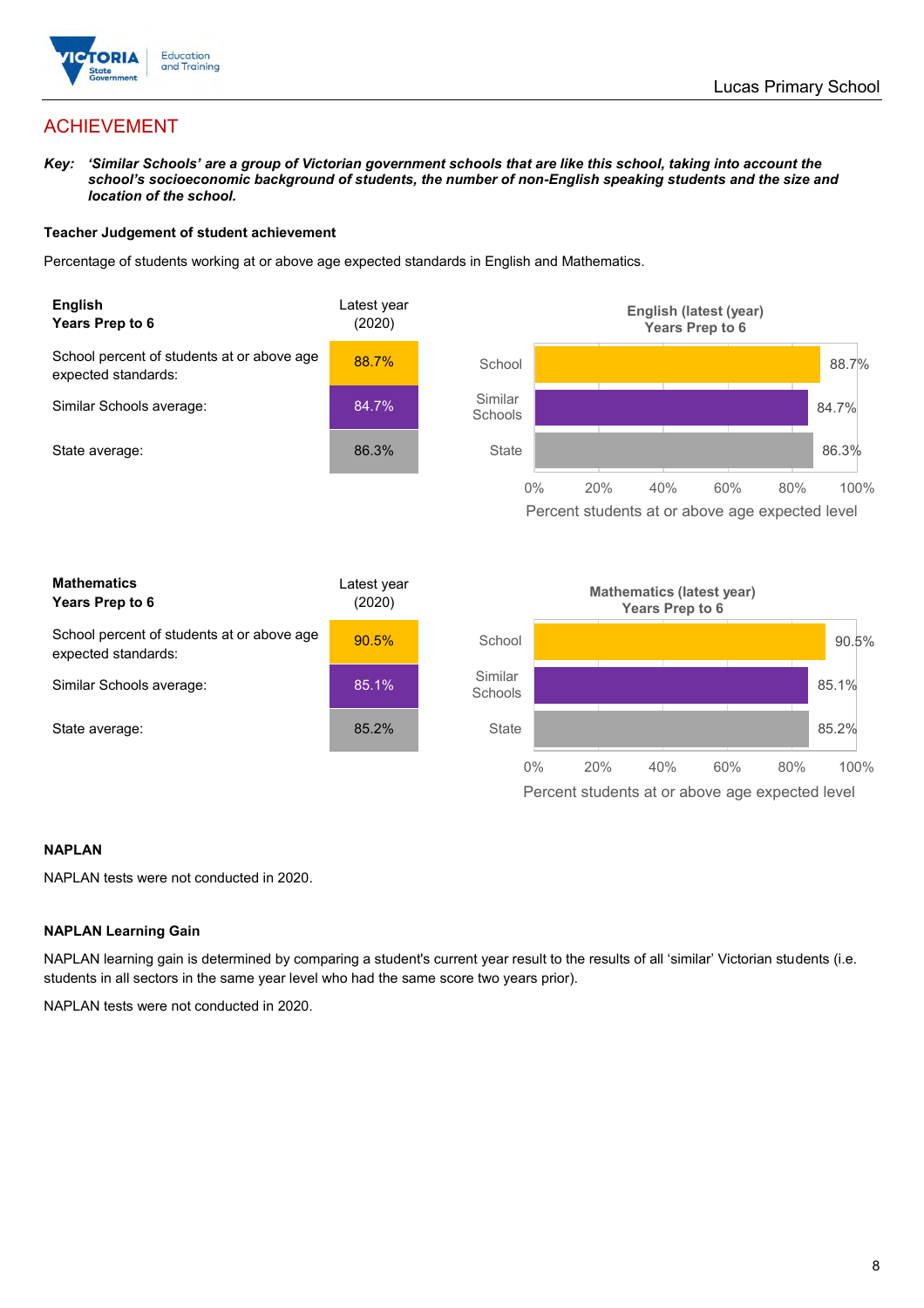

# ENGAGEMENT

*Key: 'Similar Schools' are a group of Victorian government schools that are like this school, taking into account the school's socioeconomic background of students, the number of non-English speaking students and the size and location of the school.*

## **Average Number of Student Absence Days**

Absence from school can impact on students' learning. Common reasons for non-attendance include illness and extended family holidays. Absence and attendance data in 2020 may have been influenced by local processes and procedures adopted in response to remote and flexible learning.



### **Attendance Rate (latest year)**

|                                             | Prep | Year 1 | Year 2 | Year 3 | Year 4 | Year 5 | Year 6 |
|---------------------------------------------|------|--------|--------|--------|--------|--------|--------|
| Attendance Rate by year level<br>$(2020)$ : | 95%  | 93%    | 97%    | 93%    | 94%    | 97%    | 92%    |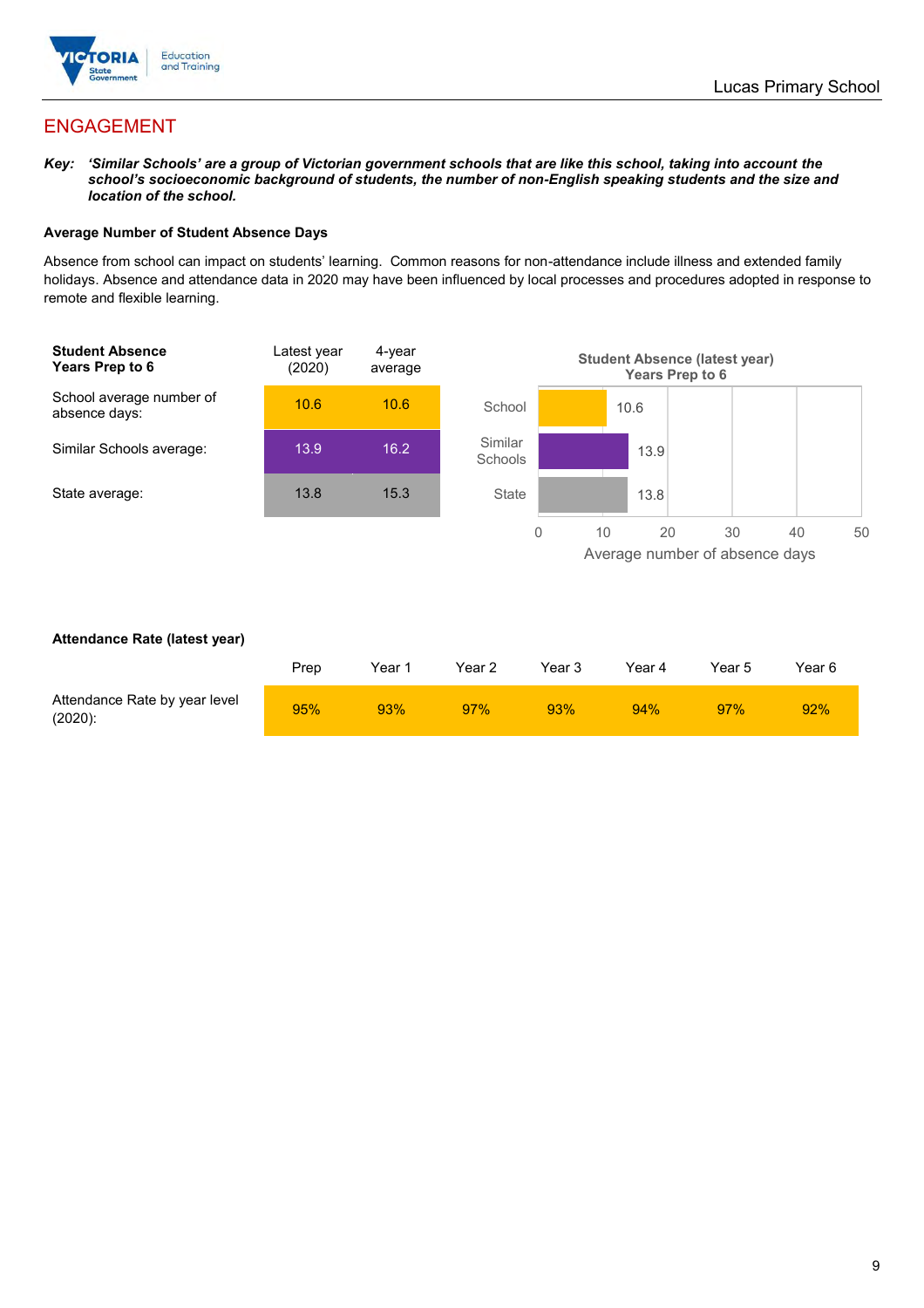

# WELLBEING

*Key: 'Similar Schools' are a group of Victorian government schools that are like this school, taking into account the school's socioeconomic background of students, the number of non-English speaking students and the size and location of the school.*

#### **Student Attitudes to School – Sense of Connectedness**

The percent endorsement on Sense of Connectedness factor, as reported in the Attitudes to School Survey completed annually by Victorian Government school students, indicates the percent of positive responses (agree or strongly agree).

Schools who participated in the Student Attitudes to School survey in 2020 should refer to the advice provided regarding the consistency of their data.



*methodology in 2020, data are often not comparable with previous years or within similar school groups. Care should be taken when interpreting these results.*

#### **Student Attitudes to School – Management of Bullying**

The percent endorsement on Management of Bullying factor, as reported in the Attitudes to School Survey completed annually by Victorian Government school students, indicates the percent of positive responses (agree or strongly agree).

Schools who participated in the Student Attitudes to School survey in 2020 should refer to the advice provided regarding the consistency of their data.

| <b>Management of Bullying</b><br>Years 4 to 6 | Latest year<br>(2020) | 4-year<br>average |
|-----------------------------------------------|-----------------------|-------------------|
| School percent endorsement:                   | <b>NDA</b>            | NDA               |
| Similar Schools average:                      | 82.8%                 | 83.6%             |
| State average:                                | 78.0%                 | 80.4%             |

*Due to lower participation rates and differences in collection methodology in 2020, data are often not comparable with previous years or within similar school groups. Care should be taken when interpreting these results.*

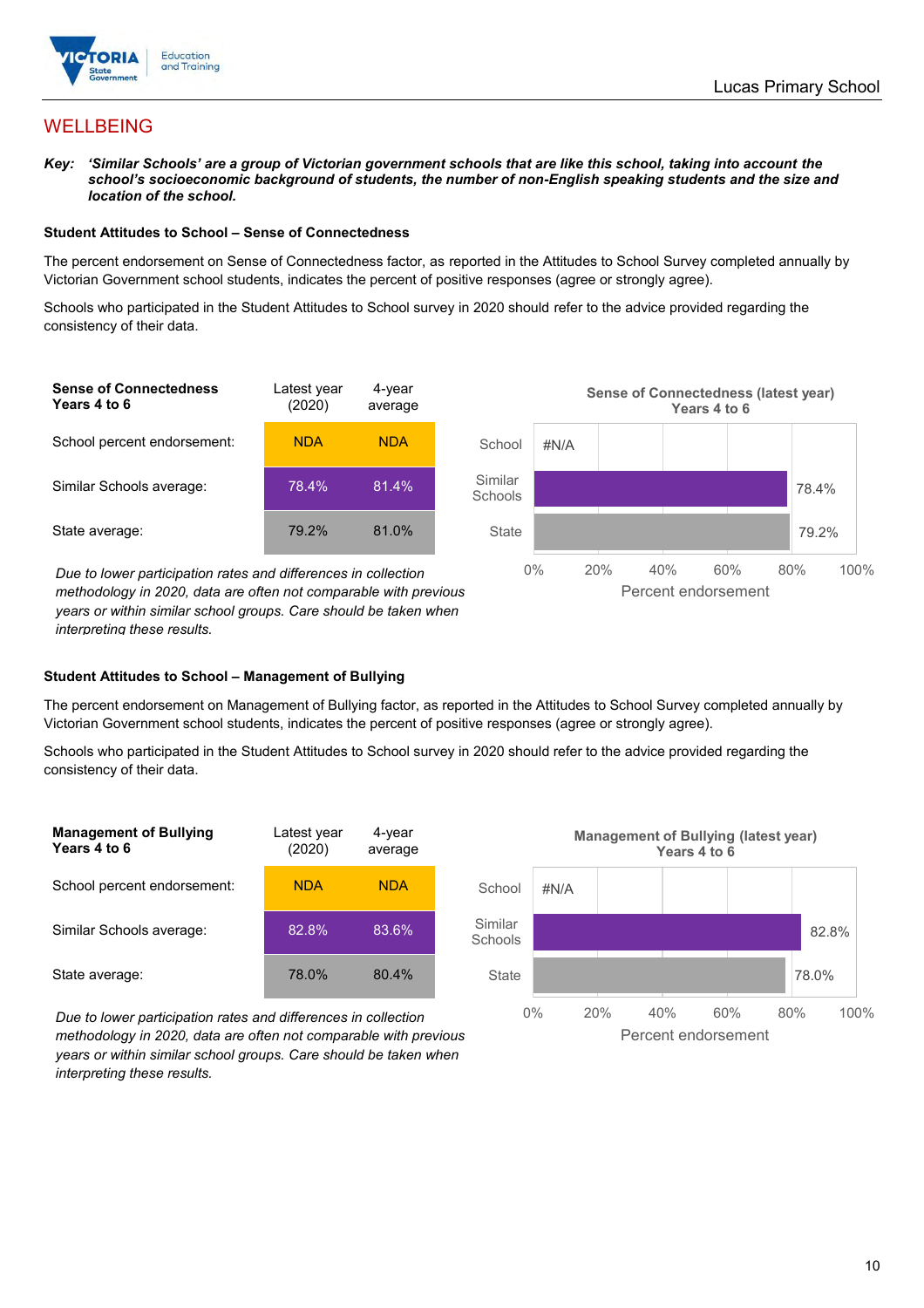

# **Financial Performance and Position**

FINANCIAL PERFORMANCE - OPERATING STATEMENT SUMMARY FOR THE YEAR ENDING 31 DECEMBER, 2020

| <b>Revenue</b>                  | <b>Actual</b> |
|---------------------------------|---------------|
| <b>Student Resource Package</b> | \$750,719     |
| Government Provided DET Grants  | \$451,660     |
| Government Grants Commonwealth  | \$4,900       |
| <b>Government Grants State</b>  | <b>NDA</b>    |
| <b>Revenue Other</b>            | \$8,005       |
| <b>Locally Raised Funds</b>     | \$24,260      |
| <b>Capital Grants</b>           | <b>NDA</b>    |
| <b>Total Operating Revenue</b>  | \$1,239,544   |

| Equity <sup>1</sup>                                 | <b>Actual</b> |
|-----------------------------------------------------|---------------|
| Equity (Social Disadvantage)                        | \$5,000       |
| Equity (Catch Up)                                   | <b>NDA</b>    |
| <b>Transition Funding</b>                           | <b>NDA</b>    |
| Equity (Social Disadvantage - Extraordinary Growth) | <b>NDA</b>    |
| <b>Equity Total</b>                                 | \$5,000       |

| <b>Expenditure</b>                    | <b>Actual</b> |
|---------------------------------------|---------------|
| Student Resource Package <sup>2</sup> | \$734,082     |
| Adjustments                           | <b>NDA</b>    |
| <b>Books &amp; Publications</b>       | \$21,304      |
| Camps/Excursions/Activities           | \$1,300       |
| <b>Communication Costs</b>            | \$3,489       |
| Consumables                           | \$80,882      |
| Miscellaneous Expense <sup>3</sup>    | \$3,943       |
| <b>Professional Development</b>       | \$1,579       |
| Equipment/Maintenance/Hire            | \$42,074      |
| <b>Property Services</b>              | \$49,318      |
| Salaries & Allowances <sup>4</sup>    | \$42,315      |
| <b>Support Services</b>               | \$1,871       |
| Trading & Fundraising                 | \$103         |
| <b>Motor Vehicle Expenses</b>         | <b>NDA</b>    |
| Travel & Subsistence                  | <b>NDA</b>    |
| <b>Utilities</b>                      | \$34,667      |
| <b>Total Operating Expenditure</b>    | \$1,016,927   |
| <b>Net Operating Surplus/-Deficit</b> | \$222,617     |
| <b>Asset Acquisitions</b>             | <b>NDA</b>    |

(1) The equity funding reported above is a subset of the overall revenue reported by the school.

(2) Student Resource Package Expenditure figures are as of 01 Mar 2021 and are subject to change during the reconciliation process.

(3) Miscellaneous Expenses include bank charges, administration expenses, insurance and taxation charges.

(4) Salaries and Allowances refers to school-level payroll.